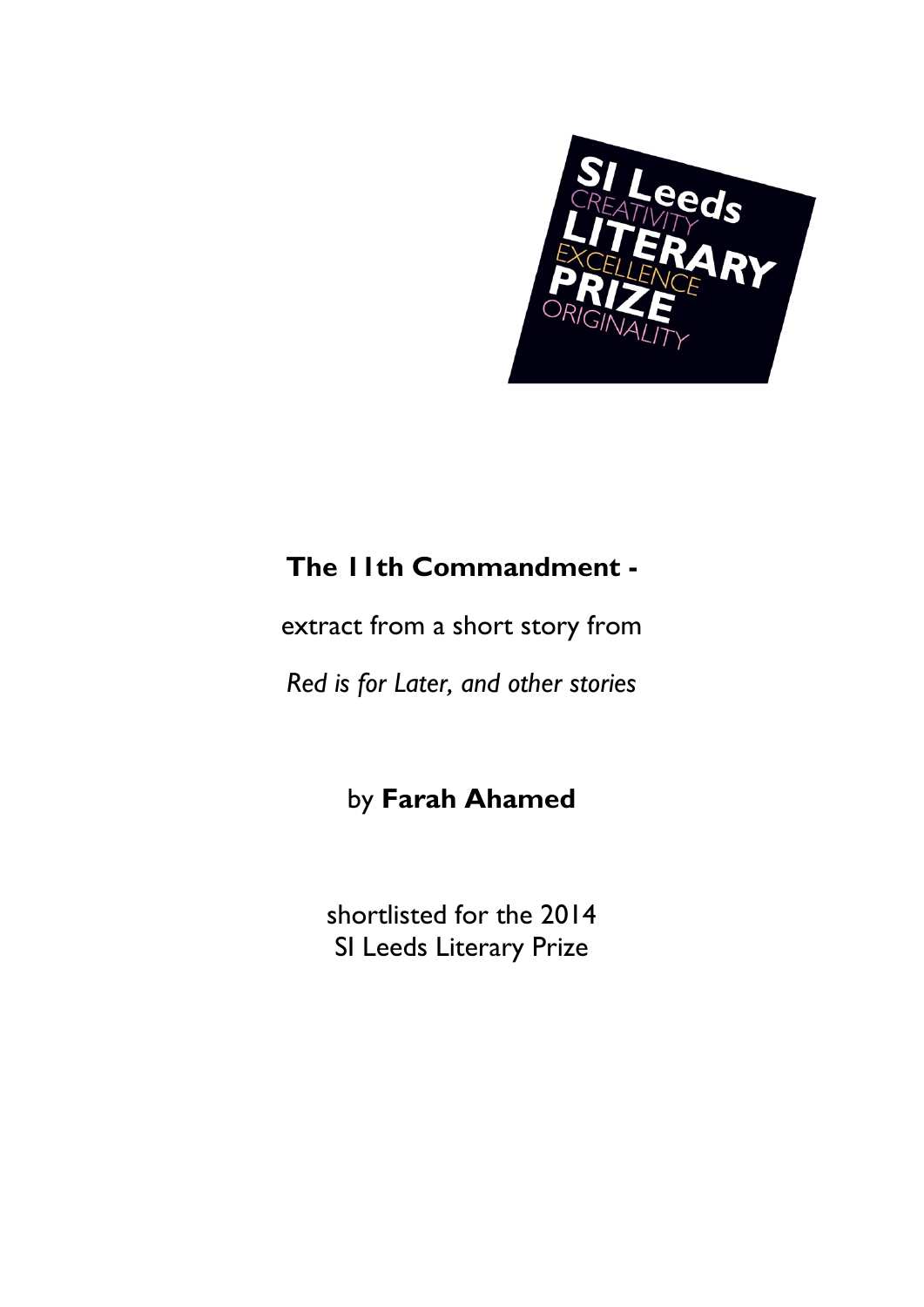## *Kampala, Uganda, January 10th, 2000*

The box was lying beside a vase of lilies on the kitchen table.

Laila picked it up. Inside were some fingernails, black strands of what looked like human hair, and a small mound of ashes.

She turned to Sam as he came into the room. 'What on earth?' She stared at his shorn head.

He took the box from her, put it down on the table and hugged her.

'It's okay,' he said. 'Dominic baptised me today, that's all.'

She pushed him away. '*Baptised* you?'

'It happened so fast. There were special prayers at the Movement Church. It's not such a big deal.'

'What's that in the box then?'

'Just ashes,' Sam said. 'Dominic shaved my head and cut my nails and then - then he told me to undress and he anointed me. Some of the ashes were mixed with oil and poured on me, and some with water for me to drink.'

'What's got into you Sam? You actually stripped naked in front of all those people, because this guy ordered you to?'

He took a small bottle from the drawer. He spooned the ashes from the box into it, screwed the lid on tight and put the bottle in his jacket pocket.

'Please, don't be upset.' He tried to hold Laila and stroke her hair. 'It's not how it seems.'

'Let go of me,' Laila said. 'First Dominic banned soap because bacteria on our bodies reminds us of our vices. And now this.'

Sam went over to the window and opened it wide. The kitchen of their two bedroomed house, at the top of Kololo Hill, had a view of their small garden, at the end of which they shared a boundary hedge with a school football pitch and car park.

'Why can't you follow a normal religion?' Laila said. 'Like the rest of us.'

'Like who? Like you? Islam you mean.'

A ball flew over the hedge and landed in the garden. Sam went out and threw it back. 'Hey, watch it kid!' he called.

'Sorry sir,' a boy's voice shouted. 'Thank you sir.'

When he returned, Laila was pouring herself a glass of water from the fridge. 'By the way,' she said. 'The front window of my car, on the driver's side, won't wind up. Could you take a look? It's been jammed for a while now.'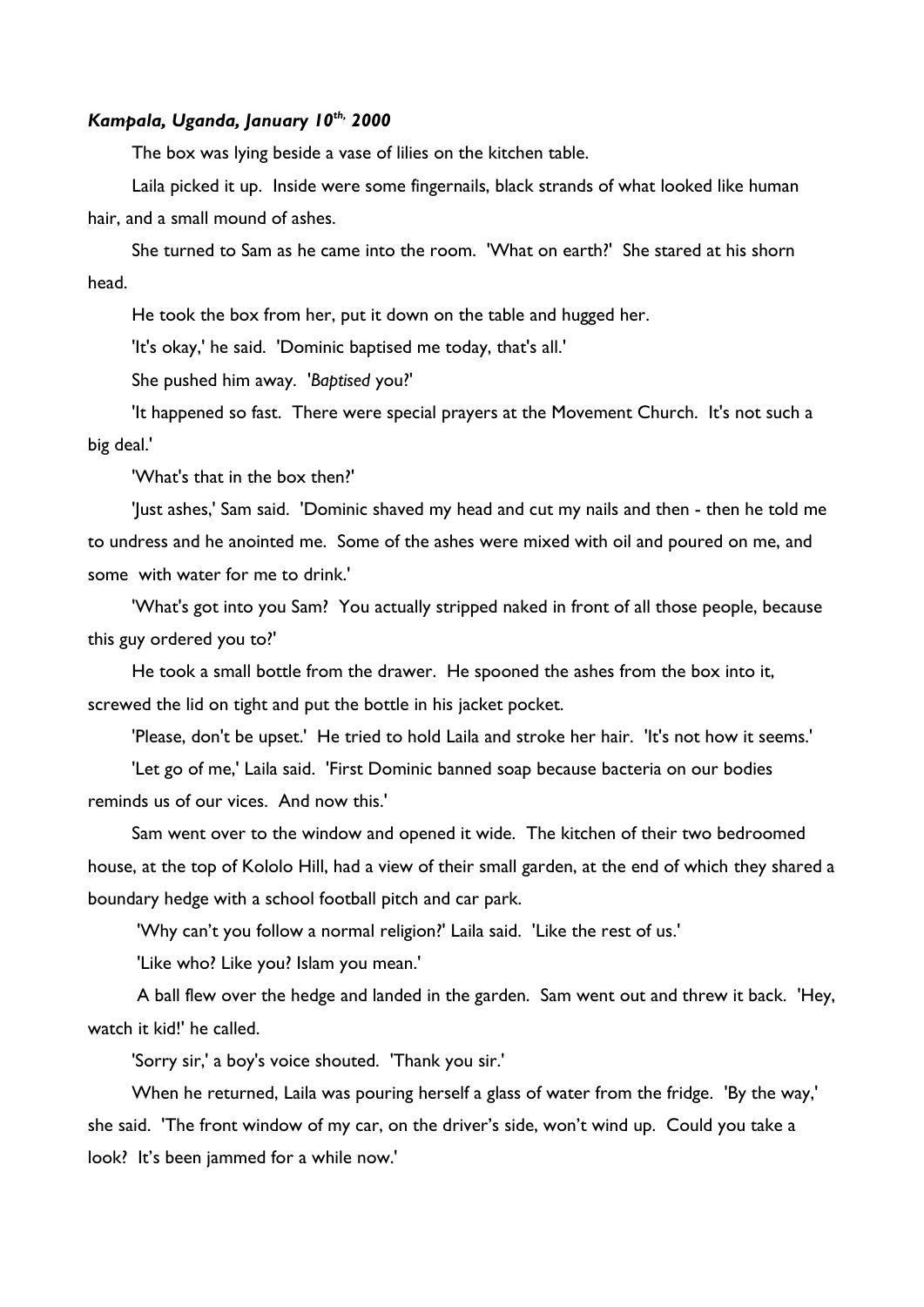'Don't worry, I'll see to it.'

'The forecast's wet for next week.'

Sam stood watching white clouds against a blue sky. 'Yes, Dominic says rain's a good omen.'

\* \* \* \* \* \* \* \* \* \* \*

It had all started on Christmas Day. The school was closed for the holiday season, but as Laila and Sam ate their lunch, they could hear sounds of a football game in the compound. Sam had been pensive for a few days, but Laila was used to his reflective moods. When she served the coffee, he handed her their bank statements.

'Ten million shillings transferred to The Movement?, she said. 'What's this for? Why didn't you tell me?'

'Actually, I tried to, last week. You didn't seem interested.'

'But you didn't say how much you'd given.'

He stirred his coffee, without looking at her.

'Well, who are they?' she said. 'And why this donation?'

'The organisation's the Restoration of the Ten Commandments. They call it The Movement.'

'So, it's The Movement this time. In the 80's, it was coincidences and the Celestine Prophecy. In the 90's you were in love with Deepak Chopra. Then it was breathing with the Art of Living Foundation. After that Osho's Inner Science Ashram ...'

'Stop it Laila.' Sam stared straight at her.

'When will *you* stop dabbling in cults? They're obviously not giving you the answers you're so desperate for.'

He banged his fist on the table. 'Don't mock me Laila. The Movement *isn't* a cult.'

She went to the window and looked across at the school compound. A loud cheer arose as a goal was scored. 'What is it then? Which God do they worship?'

'If you must know, the same God as you. Dominic asked me for a donation to help build a school for orphans and I didn't think you'd mind because you believe in giving to charity. I'm sorry, I should've told you.'

'But we don't know anything about these people. What if they're fraudsters?'